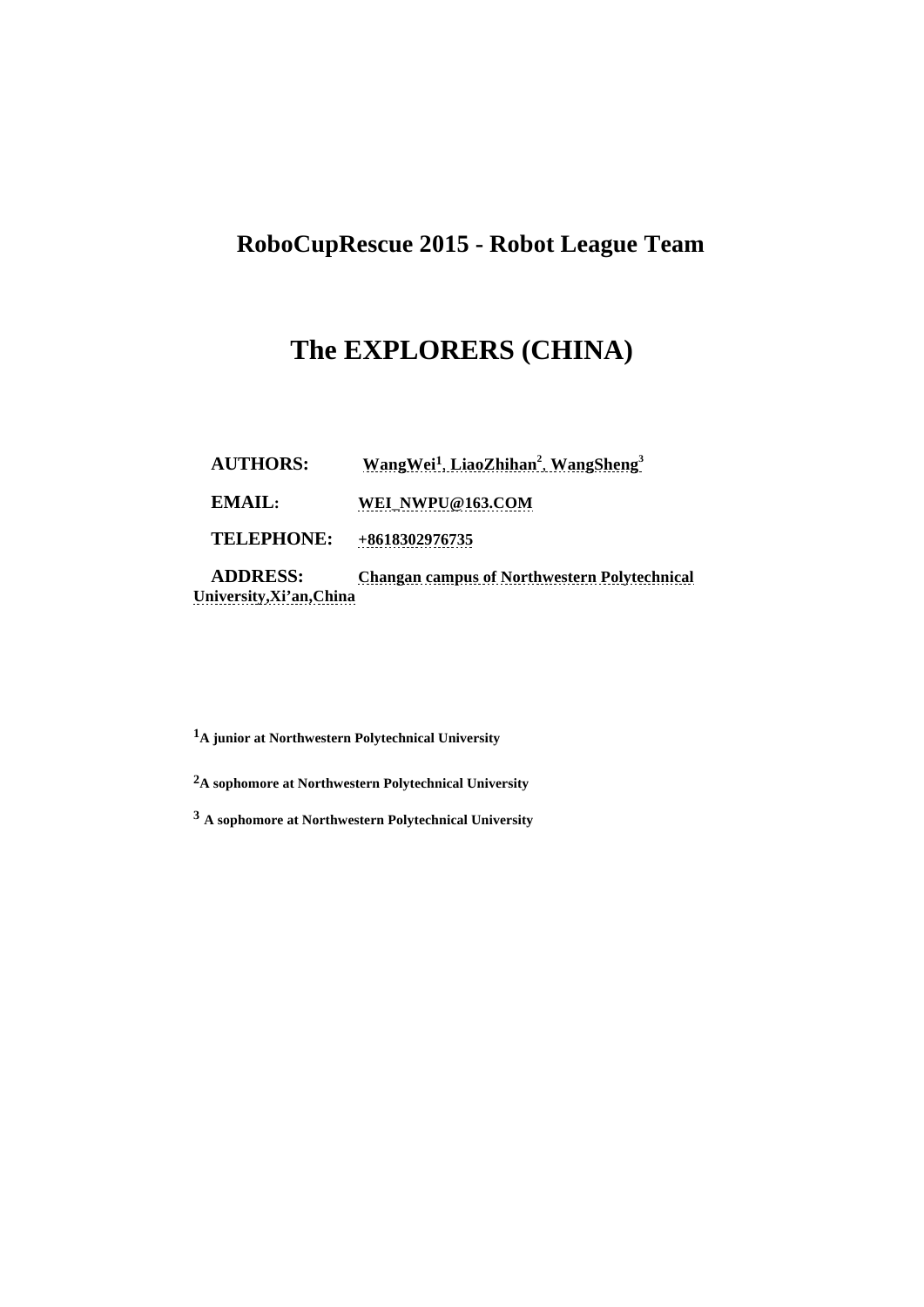#### **Abstract**:

 We are the team named "THE EXPLORERS" from Northwestern Polytechnical University. Our rescue robot can fulfill the task of stepping over the obstacles, mapping, autonomous navigation, and other functions. It has achieved the basic purposes of urban search and rescue. Our Robot bases on Robot Open System, and ideas of our own team were added. At the same time, the mechanical parts and circuits of the robot are all designed independently by our team. We firmly believe that it will have a good performance in the game.

## **1. Team Members and Their Contributions**

- WangWei Controller development
- ChenXiaojun Mechanical design
- Liangli Liuyuan Circuit design
- LiaoZhihan The software design
- WangSheng The software design
- ZuoPanfei Advisor
- LiaoZhihan Operator

#### **2. Operator Station Set-up and Break-Down (10 minutes)**

We need at least a table to put our two computers, one of them is used for remote control and mapping, the other is used to display the image that the camera sends back. We just need an operator.

First we need to check the machinery and circuit part of the robot. If it has no problem, just open the power button of the robot, and connect robots and computers through the network.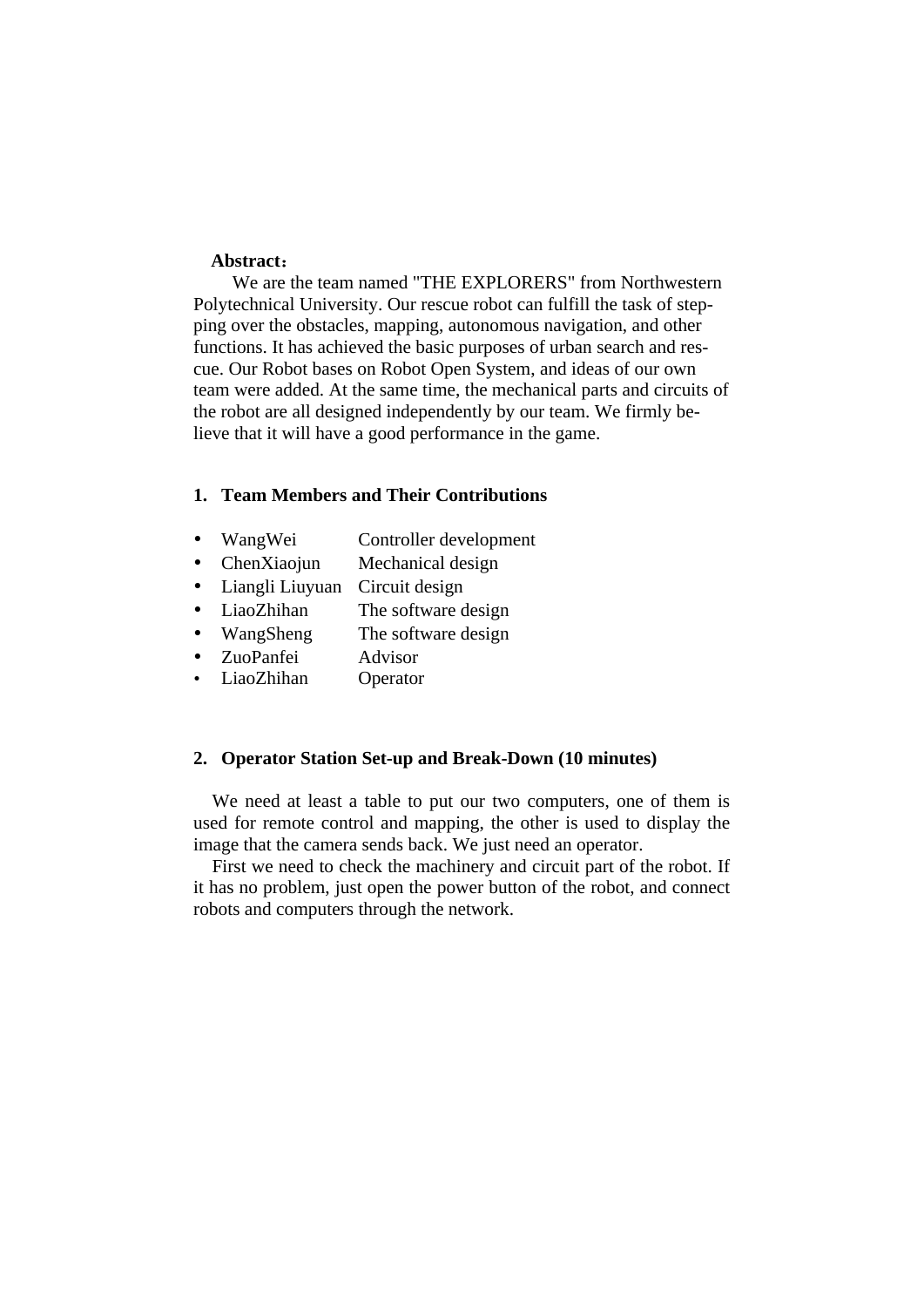

## **3. Communications**

| <b>Rescue Robot League</b>                                  |                     |            |  |  |
|-------------------------------------------------------------|---------------------|------------|--|--|
| THE EXPLORERS (CHINA)                                       |                     |            |  |  |
| MODIFY TABLE TO NOTE ALL FREQENCIES THAT APPLY TO YOUR TEAM |                     |            |  |  |
| <b>Frequency</b>                                            | <b>Channel/Band</b> | Power (mW) |  |  |
| 5.0 GHz - 802.11a                                           | 5GHz                | 500        |  |  |
| $2.4$ GHz - 802.11b/g                                       | $2.4$ GHZ           | 500        |  |  |

## **4. Control Method and Human-Robot Interface**

## **Control Method**

This robot is mainly controlled by minicomputer which is provided with some ROS packages for the robot .Before running this robot ,there should be a WIFI opened by this minicomputer , then another computer (control terminal) with ROS(or rqt) and control platform must connect to this WIFI , log on to minicomputer as a local administrator by the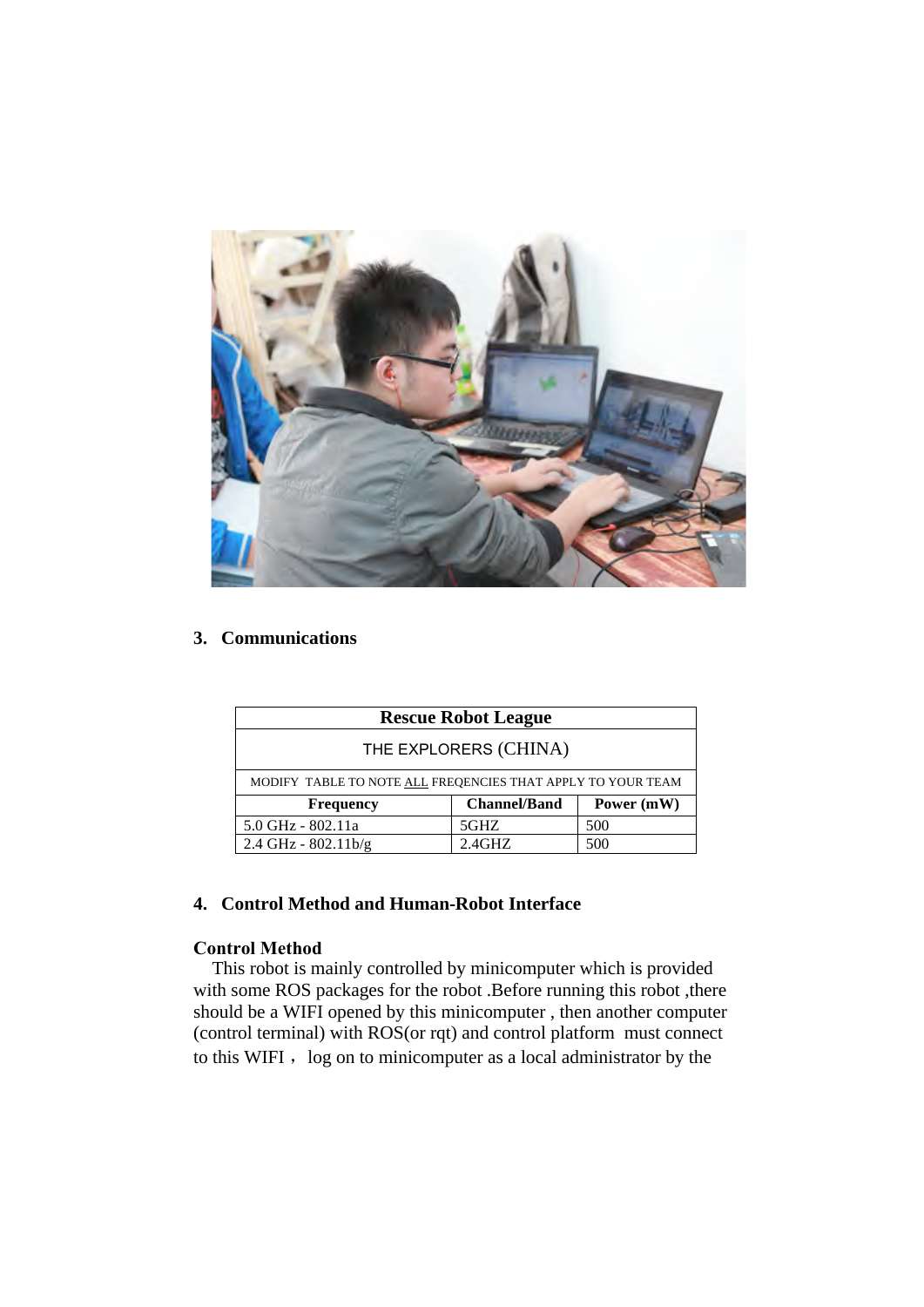SSH, after that , set the ROS\_HOSTNAME to the host name of the mini computer, then the operator would run on ROS packages build on the minicomputer from the control terminal, later, some of the nodes that we build in ROS would be activated , and each of them has its own specific function (

navigation,arm\_control,robot\_move\_control,flippers\_control,image\_dis play......).After checking all of the nodes executive, the operator could use the human-robot interface to public new topics, then there must be some corresponding nodes to subscribe the topic, after the analysis, these nodes would publish a new topic in ROS , if this topic is going to send to the lower machine to control the robot , there would be a node to subscribe these topics which based on CAN Protocol. Through the node message will be sent from PC to the MCU and be resolved. In the end, we control the action of the robot.

For our robot, there would be two controlling methods:

## **1. Remote teleoperation**

The operator could publish some corresponding topics by the humanrobot interface to control some movable parts of the robot , then these topics would be subscribed by some nodes , after the analysis , some new topics would be published in ROS .A node based on CAN Protocol would subscribe these topics.

## **2. Partial autonomy**

There would be a disaster scene map on the human-robot interface, the operator could set a goal on this map, then the ROS package- navigation and AMCL would help the robot to reach the goal safely, and at the same time that the robot move to the goal, operator could send message to make robot stop or adjust the camera mounted on the robot to view different disaster scenes.

#### **3. Full autonomy**

If the operator selected this mode, the ROS package gammaping would help the robot to move safely by itself, at the same time the robot is moving, the operator need not to send any missions. There would be a real-time laser scanning map displaying on the window.

#### **Human-robot interface**

The human-robot interface is mainly based on the rqt which is a Qtbased framework for GUI development for ROS, and we have also added some plugins made by ourselves to this framework, it would run on the control terminal.

So this GUI has the following functions: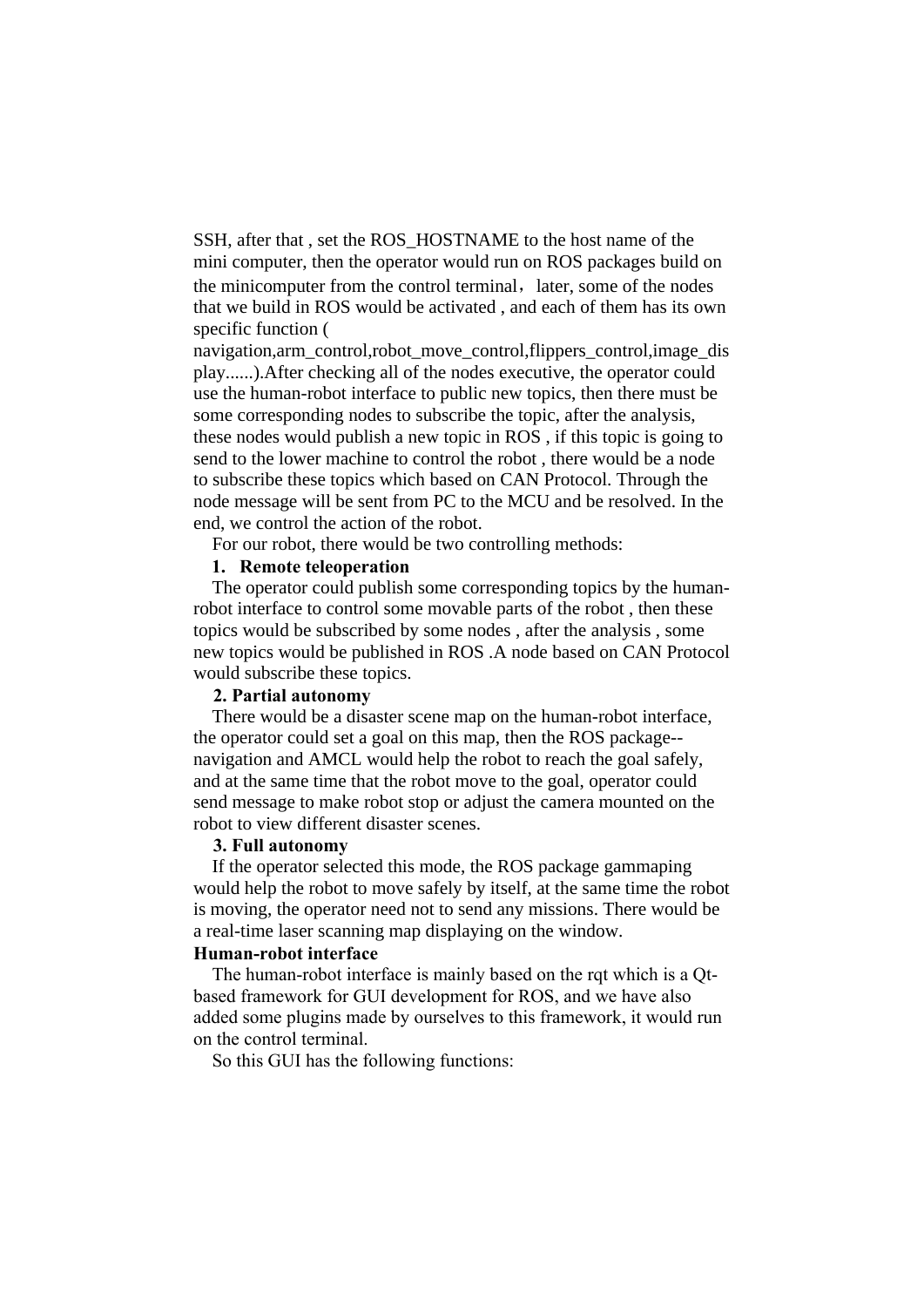**1.** Controlling module (after clicking specified buttons, operators could send missions to make robot move by this module)

**2.** Real-time laser scanning map display (while the robot is moving, the map would be changing synchronously)

**3.** Velocity settings (will be awaken when running navigation package)

**4.** Camera display (which would get the real-time disaster scene from the camera mounted on the robot)

**5.** Pose and status of robot (show status and pose of the robot graphically)

● 深雪青50円時間 西洋工会大学 西北工業大学 者5.0控制算 tous  $-82$ as marcal datoria mit in 29.14 za u anes. b  $1.001$  $\overline{\Omega}$ OTHATH OZ # pi u  $8.319$ 

**6.** A stage module (use the ROS package stage\_ros , this will show the robot in a occupancy grid map of the disaster scene )

## **5. Map generation/printing**

As our robot is based on ROS, the robot would map automatically with help of ROS package ---- gammaping, this package mainly use the FastSLAM algorithm to generate map, which requires laser scanning and odometry of robot, the FastSLAM algorithm starts with a random distribution of particles. While the robot is moving, the particles and odometry would be changed in real-time. After that, prediction of measurements of the particle would be compared with the actual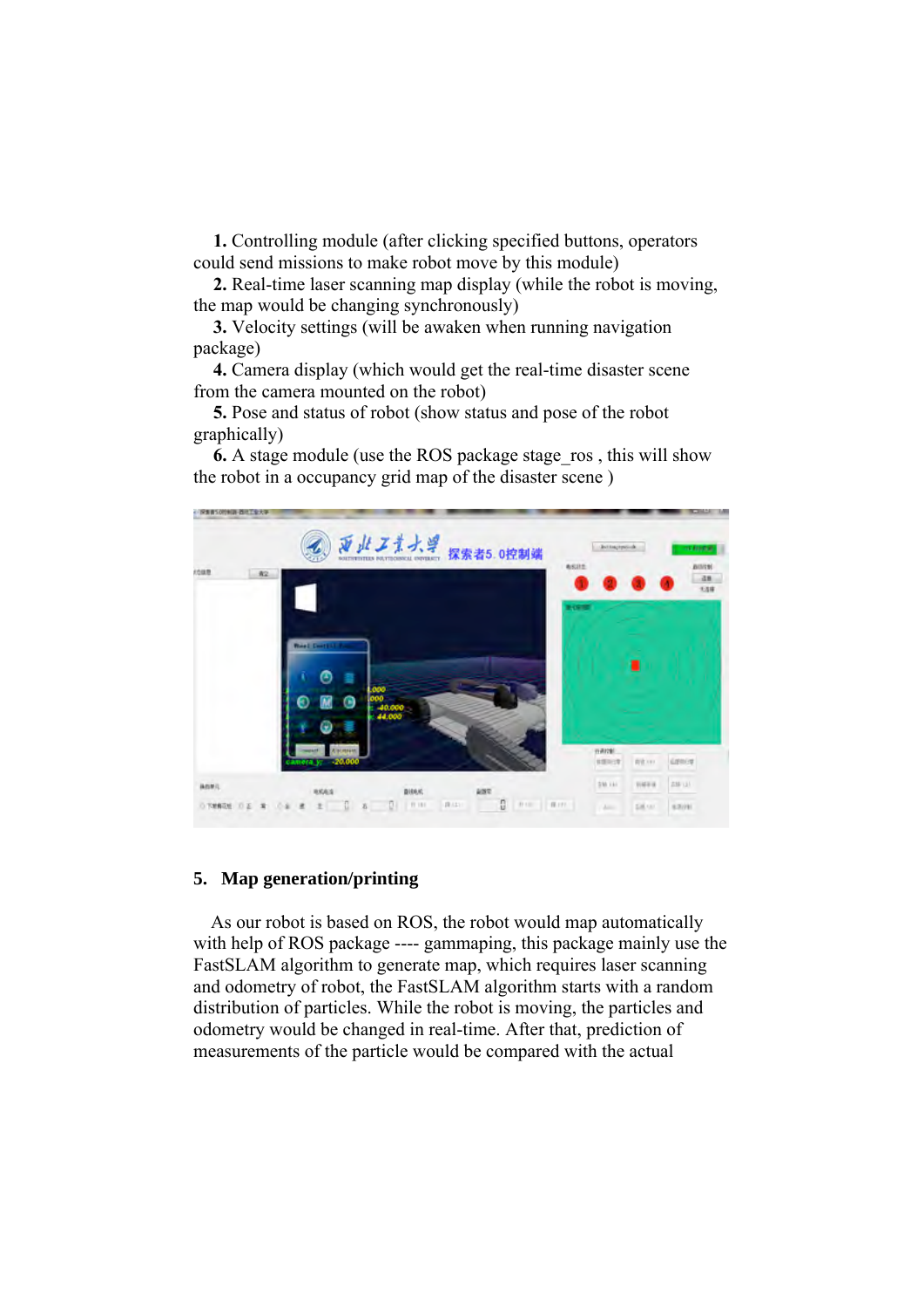measurements. Then the algorithm would assign each particle a weight depending on how well its estimate of the state agrees with the measurements. Finally, it would randomly draw particles from previous distribution based on weights creating a new distribution.

 And during the same process, the operators could also change the camera's perspective on the robot and get the view of the disaster scene from the robot, if the operators found out the victims, he/she could click buttons in the Qt control applications, the position would be noted as red pixels in the final map.

 Besides, when we use rviz to fellow the whole process in our task, our operator cold also record the necessary local map and the mapping progress, which could let operator to identify mark victims and arena features of different area when the robot is still working in the stage to map.

 After the cycle several times in this algorithm, we could build an occupancy grid map , in which the white pixels represent free cells, the black pixels represent occupied cells , gray pixels are in unknown state and the red pixels represent there may be a victim in that area .

#### **6. Sensors for Navigation and Localization**

Our robot is based on ROS, so the robot would use ROS package – navigation and amcl, which requires laser scanning to navigate and odometry to locate the position of robot. Put the 2D laser scanning on the base link of the robot and put rotary encoder near the wheel joint of robot.

 Before running the robot, we would set some parameters required by this ROS package, such as the start angle of scan (min\_angle), the end angle of scan (max\_angle), the time between measurements ( time\_increment ) ,the angular distance between measurements (angle increment) and the frequency $(Hz)$ . When the robot is working, a node in ROS would get the return data from the laser scan, which includes an array stores ranges. After the analysis of these ranges, this node will also publish a new topic to change the pose or velocity of the robot.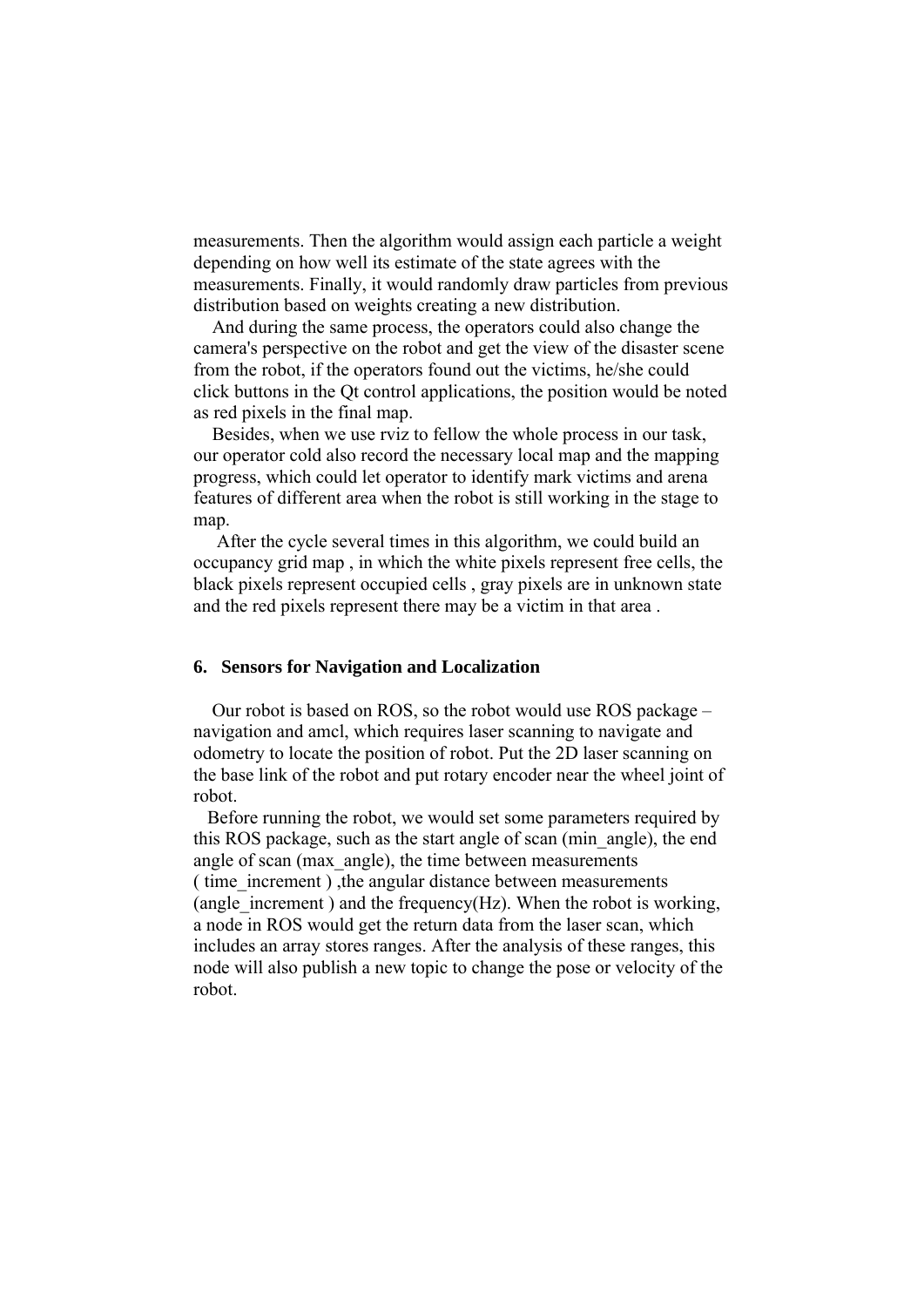

## **7. Sensors for Victim Identification**

We will use a camera fixed on the robot's arm to get the necessary images from the stage to find victims. The image took by the camera will be operated in the mini pc by four nodes and sent to the controller terminal wirelessly. Our operator will in turn judge victims in images. The victims' localization will be recorded in an array and be marked on the global map.

We will use four nodes provided by image common which is a stack provided by ROS. The node named camera\_info\_manager provides a C++ interface for saving, restoring and setting camera calibration information by a service named sensor\_msgs/SetCameraInfo. The node called camera\_calibration\_parsers contains routines for reading and writing camera calibration parameters.

The node named polled camera defines a ROS interface for requesting images from a polling camera driver which include

camera\_calibration\_parsers and camera\_info\_manager. Polled\_camera will also publish two topics named sensor\_msgs/Image and sensor\_msgs/CameraInfo, call service named

polled\_camera/GetPolledImage. We will also use a node named image transport to change the format of the images such as JPEG to PNG if necessary.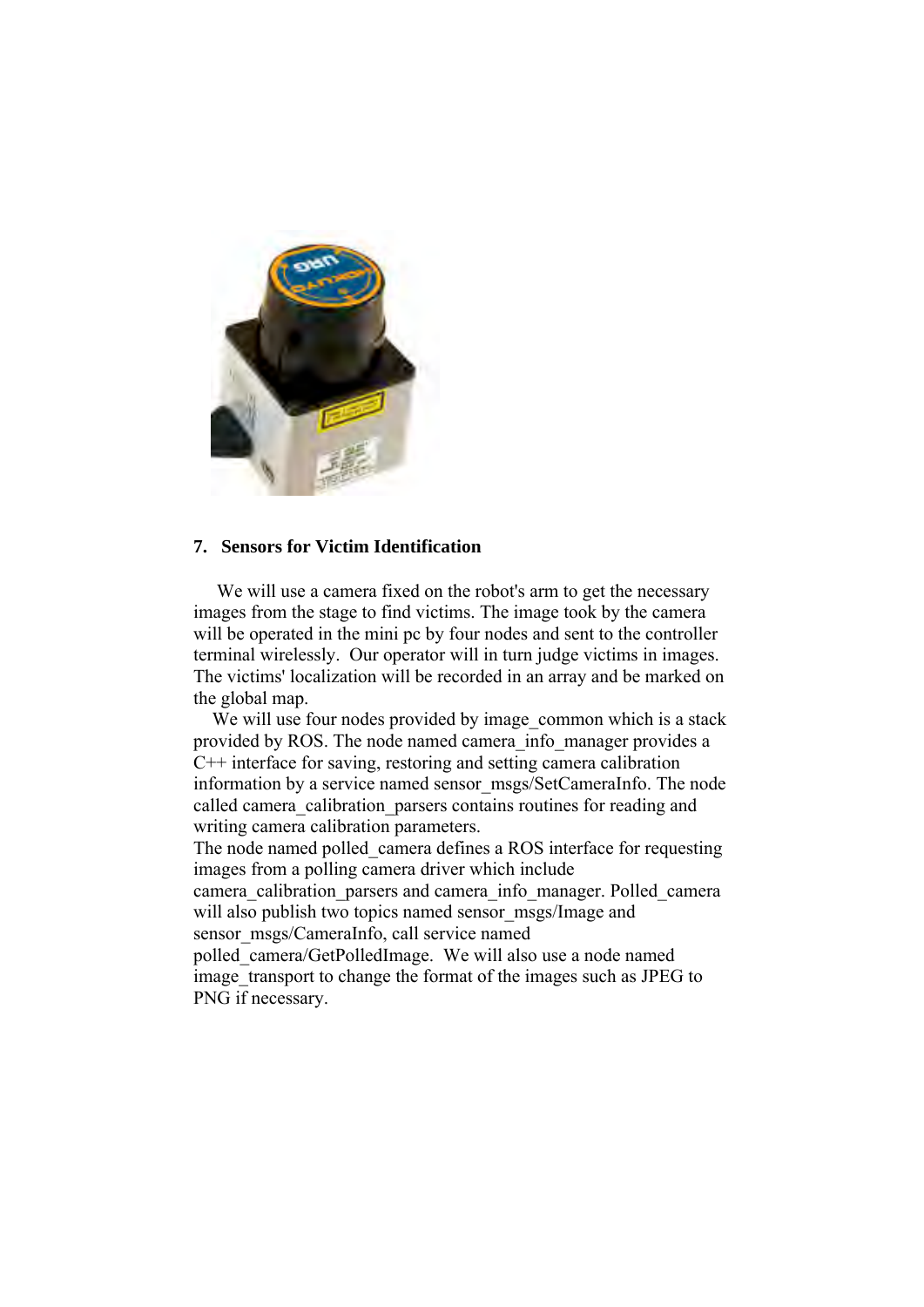#### **8. Robot Locomotion**

 After completing the mechanical drawings in the SolidWorks, we divide the mechanical drawings into some components, and add corresponding joints between these components which could generate a ".urdf" file in computer. Afterwards, we use the ROS package – joint state publisher (reading the ".urdf" file and finding all of the nonfixed joints and publishes a JointState message with all those joints defined) and robot state publisher (computing and broadcasting the 3D pose of each link in the robot ) to display this robot in Rviz. If everything is ok, we would add several plugins to this robot, for instance, laser sensor plugin and skid steer drive controller plugin to make our robot more completed. We use Gazebo to test the algorithm in these packages, and simulate robot in the complex virtual disaster environment. This could give us a better suggestion to make improvements in the mechanical design and the circuit design.

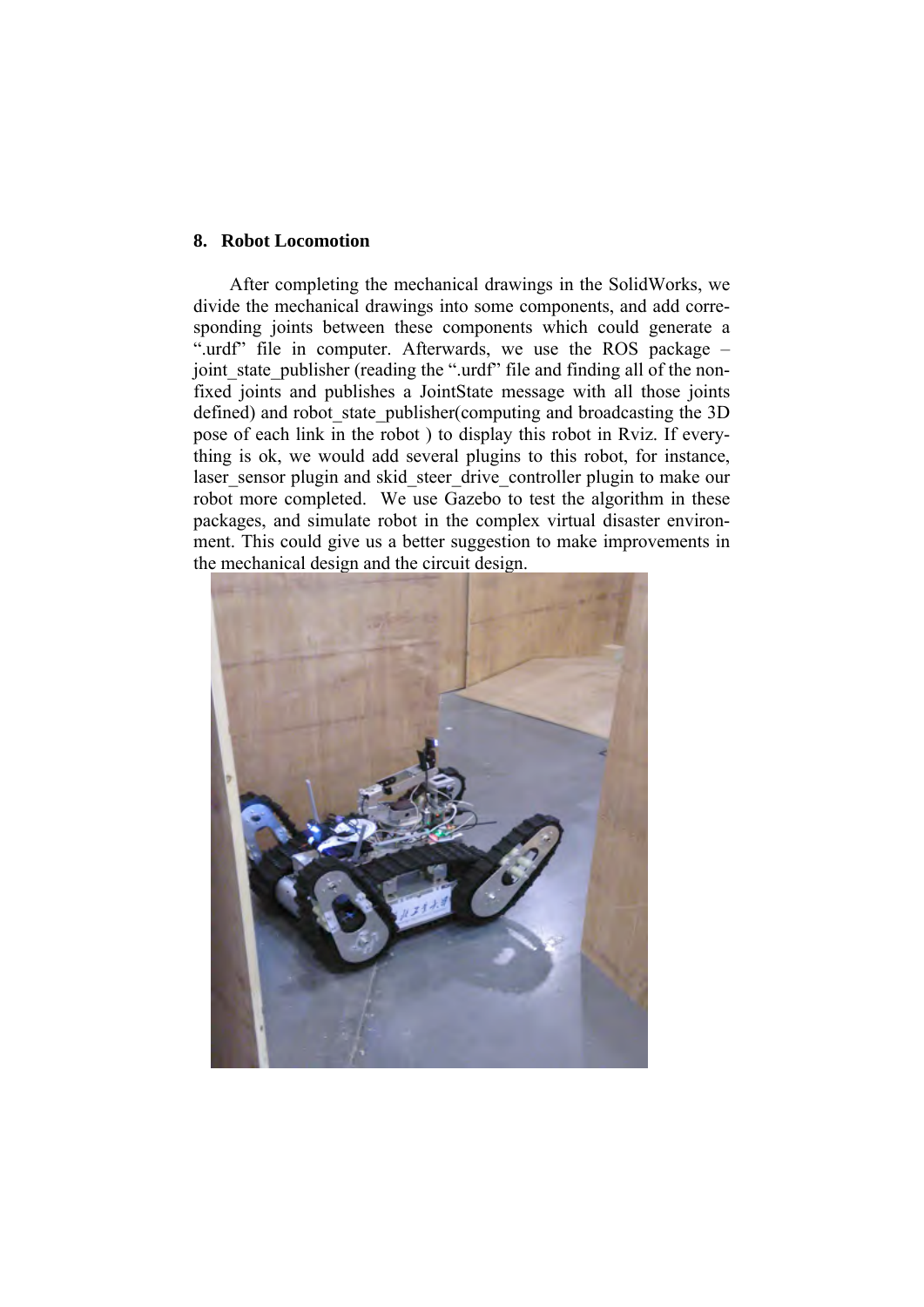#### **9. Team Training for Operation (Human Factors)**

 For someone who wants to use our system for controlling robot, he should make sure that he could meet the following requirements:

**1.** Briefly learning about our robot. He will know the function of our robot and the parameters' effects to the robot, especially to the robot's velocity.

**2.** Being familiar with the linux shell commend line operation and could start the program by the commend line in terminal.

**3.** Understanding the laser scanning map, so he could control the robot to move more safely and get useful and important information returned by the camera and laser scan.

Of course, if the user wants to debug this robot by itself, it is recommended that the user is skilled at ROS and simple electrical knowledge.

#### **10. Possibility for Practical Application to Real Disaster Site**

 After finishing the mechanical design, we build this robot according to ROS's style, and use some necessary ROS packages to make the robot's software more robust. By testing the robot using the method of simulating complex virtual disaster environment in Gazebo, better advises could be given to make improvements in the mechanical design thanks to the robust physics engine of Gazebo. With all the work above, we could make sure that the mechanical is fully adjustable in the real disaster environment.

#### **11. System Cost**

| minicomputer:                 | ¥3000       |
|-------------------------------|-------------|
| <b>Hokuyo laser scanning:</b> | $\rm Y7000$ |
| <b>Mechanical parts:</b>      | ¥50000      |
| Circuit part:                 | Y5000       |
| Camera:                       | Y1000       |
| Others:                       | ¥4000       |
|                               |             |